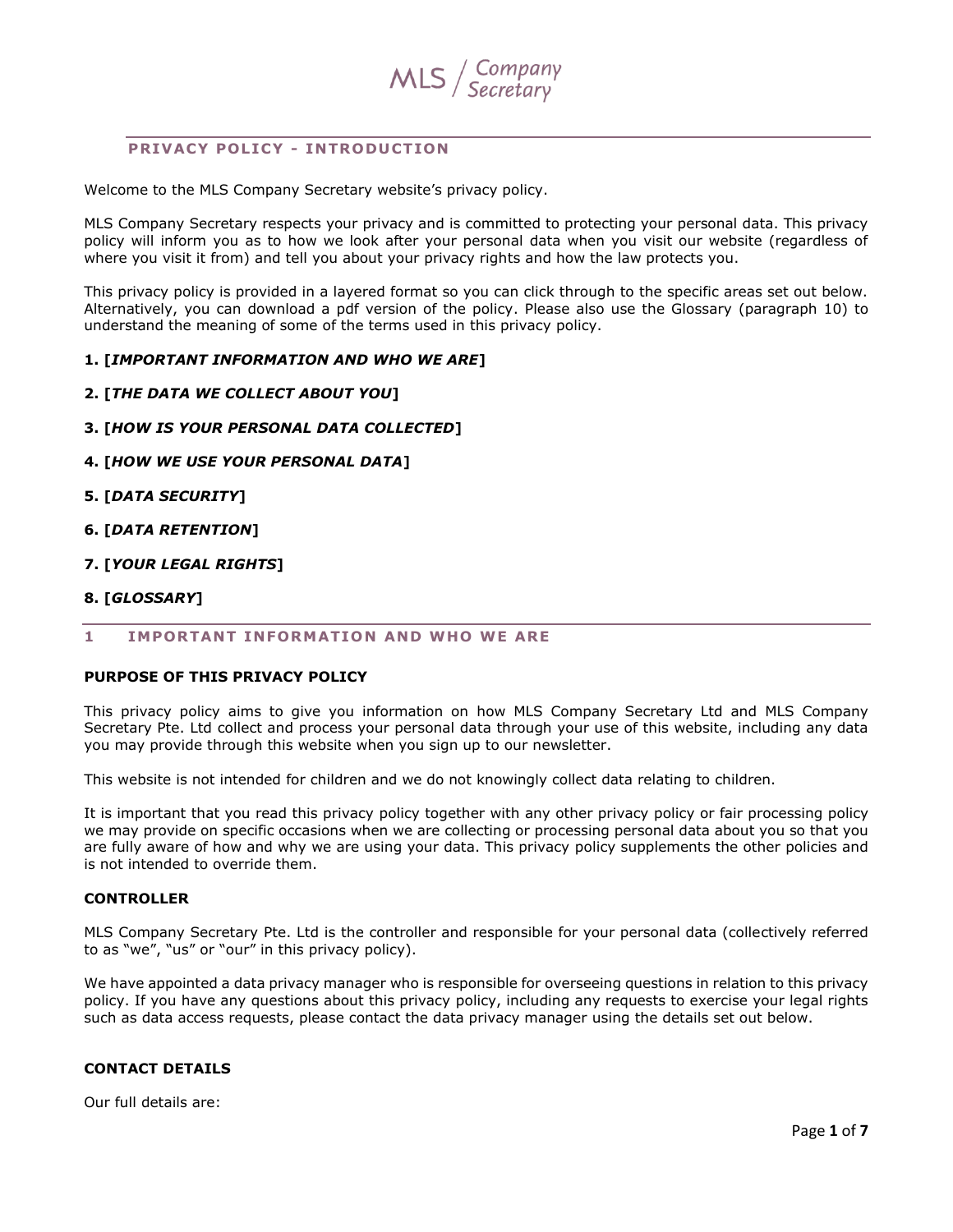

Full name of legal entity: MLS Company Secretary Pte. Ltd

Name of data privacy manager: **Hélène Canard-Duchêne**

Email address: contact@mlscompanysecretary.com

Postal address: 28c Stanley Street Singapore 068737.

You have the right to make a complaint at any time regarding how we are complying with the Personal Data Protection Commission (PDPA) or how we are handling your personal data, we welcome you to contact us with your complaints or grievance. Please contact us by e-mail to **[contact@mlscompanysecretary.com](mailto:contact@mlscompanysecretary.com)** or by letter to our postal address, attention to Data Protection Officer.

## **CHANGES TO THE PRIVACY POLICY AND YOUR DUTY TO INFORM US OF CHANGES**

This version was last updated on 12 September 2019.

It is important that the personal data we hold about you is accurate and current. Please keep us informed if your personal data changes during your relationship with us.

## **THIRD-PARTY LINKS**

This website may include links to third-party websites, plug-ins and applications. Clicking on those links or enabling those connections may allow third parties to collect or share data about you. We do not control these third-party websites and are not responsible for their privacy statements. When you leave our website, we encourage you to read the privacy policy of every website you visit.

# **2 THE DATA WE COLLECT ABOUT YOU**

Personal data, or personal information, means any information about an individual from which that person can be identified. It does not include data where the identity has been removed (anonymous data).

We may collect, use, store and transfer different kinds of personal data about you which we have grouped together as follows:

- **Identity Data** includes first name, last name, title, date of birth and gender.
- **Contact Data** includes email address(es).
- **Technical Data** includes internet protocol (IP) address, browser type and version, time zone setting and location, browser plug-in types and versions, operating system and platform and other technology on the devices you use to access this website.
- **Usage Data** includes information about how you use our website, products and services.
- **Marketing and Communications Data** includes your preferences in receiving marketing from us and our third parties and your communication preferences.

We also collect, use and share **Aggregated Data** such as statistical or demographic data for any purpose. Aggregated Data may be derived from your personal data but is not considered personal data in law as this data does **not** directly or indirectly reveal your identity. For example, we may aggregate your Usage Data to calculate the percentage of users accessing a specific website feature. However, if we combine or connect Aggregated Data with your personal data so that it can directly or indirectly identify you, we treat the combined data as personal data which will be used in accordance with this privacy policy.

We do not collect any **Special Categories of Personal Data** about you (this includes details about your race or ethnicity, religious or philosophical beliefs, sex life, sexual orientation, political opinions, trade union membership, information about your health and genetic and biometric data). Nor do we collect any information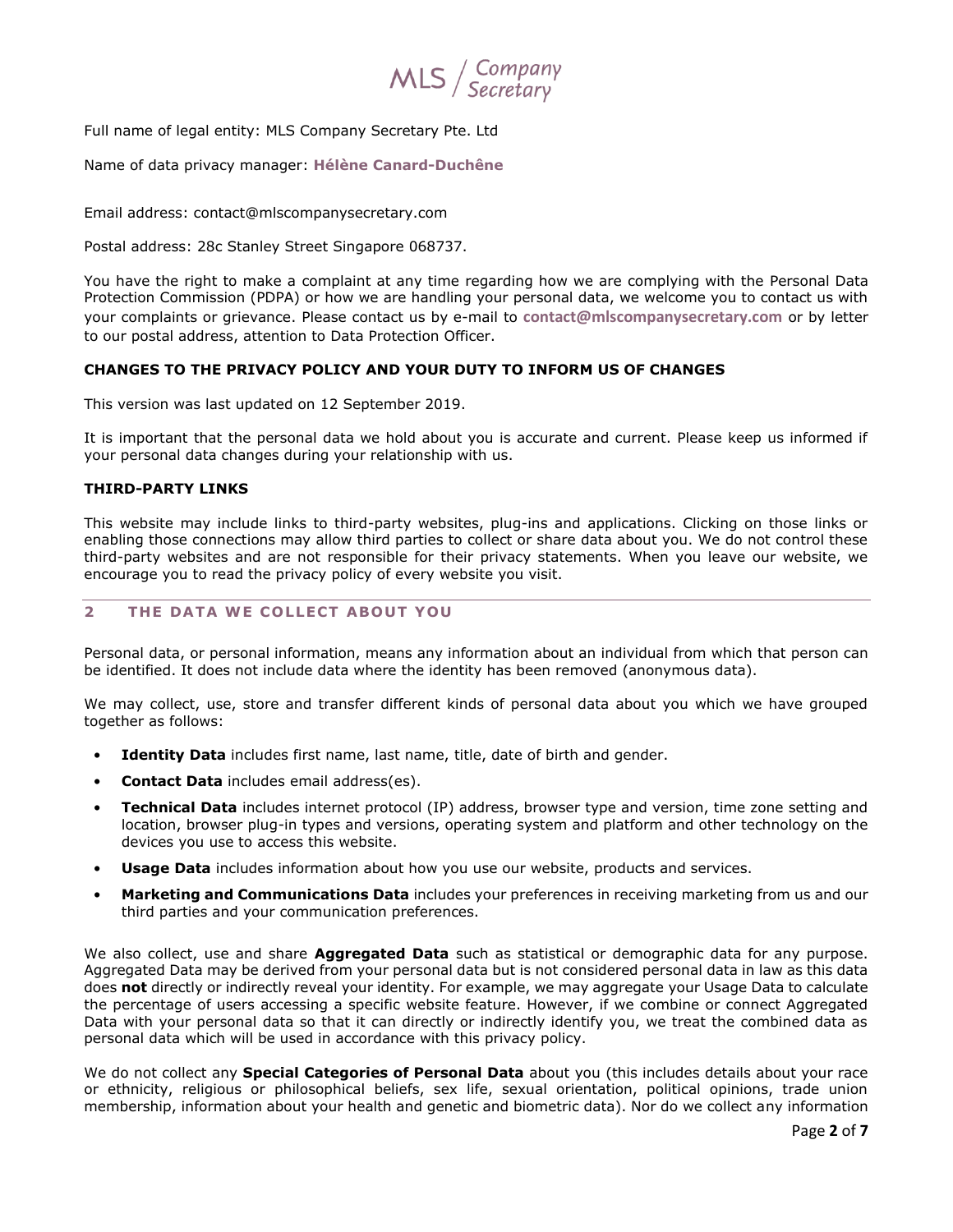$MLS /$  Company

about criminal convictions and offences.

### **IF YOU FAIL TO PROVIDE PERSONAL DATA**

Where we need to collect personal data by law, or under the terms of a contract we have with you and you fail to provide that data when requested, we may not be able to perform the contract we have or are trying to enter into with you (for example, to provide you with an estimate of fees). In this case, we may have to cancel a product or service you have with us but we will notify you if this is the case at the time.

### **3 HOW IS YOUR PERSONAL DATA COLLECTED?**

We use different methods to collect data from and about you including through:

- **Direct interactions.** You may give us your Identity and Contact Data by filling in forms or by corresponding with us by post, phone, email or otherwise. This includes personal data you provide when you:
	- use any one of our chatbots;
	- complete a contact form; or
	- request our newsletter to be sent to you.
- **Automated technologies or interactions.** For the moment, we don't automatically collect Technical Data. **Third parties or publicly available sources.** We may receive personal data about you from various third parties and public sources as set out below:
	- Technical Data from the following parties:
		- **(a)** analytics providers such as Google based outside the EU; and
		- **(b)** blogs such as Zegal based outsidethe EU.

## **4 HOW WE USE YOUR PERSONAL DATA**

We will only use your personal data when the law allows us to. Most commonly, we will use your personal data in the following circumstances:

- Where we need to perform a service that you have agreed to receive.
- Where it is necessary for our legitimate interests (or those of a third party) and your interests and fundamental rights do not override those interests.
- Where we need to comply with a legal or regulatory obligation.

To find out more about the types of lawful basis that we will rely on to process your personal data, please **[\[Contact us\]](#page-0-0)**.

### **PURPOSES FOR WHICH WE WILL USE YOUR PERSONAL DATA**

We have set out below, in a table format, a description of all the ways we plan to use your personal data, and which of the legal bases we rely on to do so. We have also identified what our legitimate interests are where appropriate.

Note that we may process your personal data for more than one lawful ground depending on the specific purpose for which we are using your data. Please **[\[Contact us\]](#page-0-0)** if you need details about the specific legal ground we are relying on to process your personal data where more than one ground has been set out in the table below.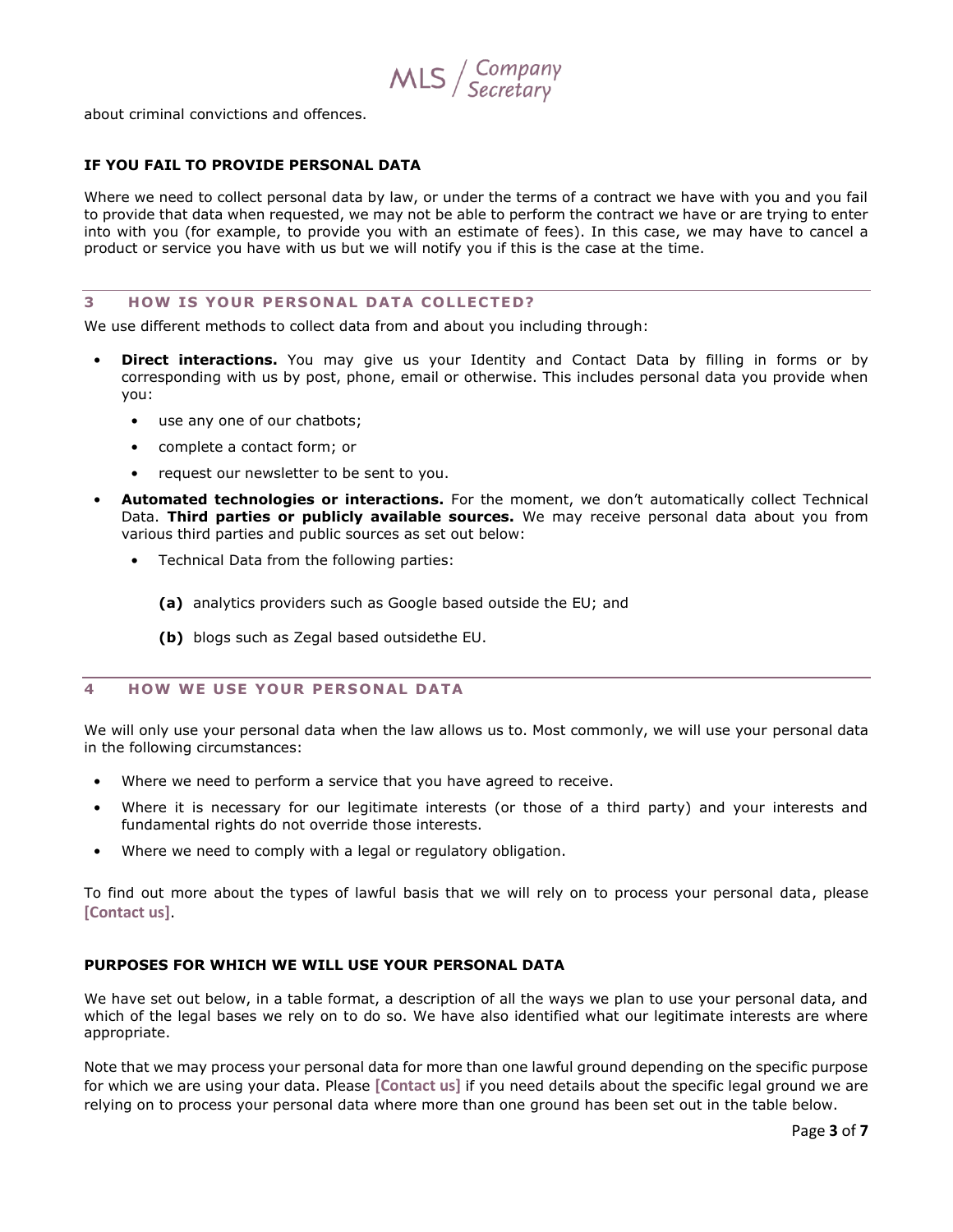

| <b>Purpose/Activity</b>                                                                                                                                                                 | <b>Type of data</b>                                                                              | Lawful basis for processing including<br>basis of legitimate interest                                                                                                                                                                                                                                       |
|-----------------------------------------------------------------------------------------------------------------------------------------------------------------------------------------|--------------------------------------------------------------------------------------------------|-------------------------------------------------------------------------------------------------------------------------------------------------------------------------------------------------------------------------------------------------------------------------------------------------------------|
| To manage our relationship with<br>you which will include:<br>(a) Notifying you about changes to<br>our terms or privacy policy<br>(b) Asking you to leave a review or<br>take a survey | (a) Identity<br>(b) Contact<br>(c) Marketing and<br>Communications                               | (a) Performance of a contract with you<br>(b) Necessary to comply with a legal<br>obligation<br>(c) Necessary for our legitimate interests<br>(to keep our records updated and to study<br>how customers use our products/services)                                                                         |
| To administer and protect our<br>business and this website<br>(including troubleshooting, data<br>analysis, testing, system<br>maintenance, support, reporting<br>and hosting of data)  | (a) Identity<br>(b) Contact<br>(c) Technical                                                     | (a) Necessary for our legitimate interests<br>(for running our business, provision of<br>administration and IT services, network<br>security, to prevent fraud and in the<br>context of a business reorganisation or<br>group restructuring exercise)<br>(b) Necessary to comply with a legal<br>obligation |
| To deliver relevant website content<br>and newsletters to you and<br>measure or understand the<br>effectiveness of the advertising we<br>serve to you                                   | (a) Identity<br>(b) Contact<br>(c) Usage<br>(d) Marketing and<br>Communications<br>(e) Technical | Necessary for our legitimate interests (to<br>study how customers use our<br>products/services, to develop them, to<br>grow our business and to inform our<br>marketing strategy)                                                                                                                           |
| To use data analytics to improve<br>our website, products/services,<br>marketing, customer relationships<br>and experiences                                                             | (a) Technical<br>(b) Usage                                                                       | Necessary for our legitimate interests (to<br>define types of customers for our products<br>and services, to keep our website updated<br>and relevant, to develop our business and<br>to inform our marketing strategy)                                                                                     |

# **MARKETING**

We strive to provide you with choices regarding certain personal data uses, particularly around marketing and advertising. If you have any enquiries regarding how we use personal data in marketing and advertising, please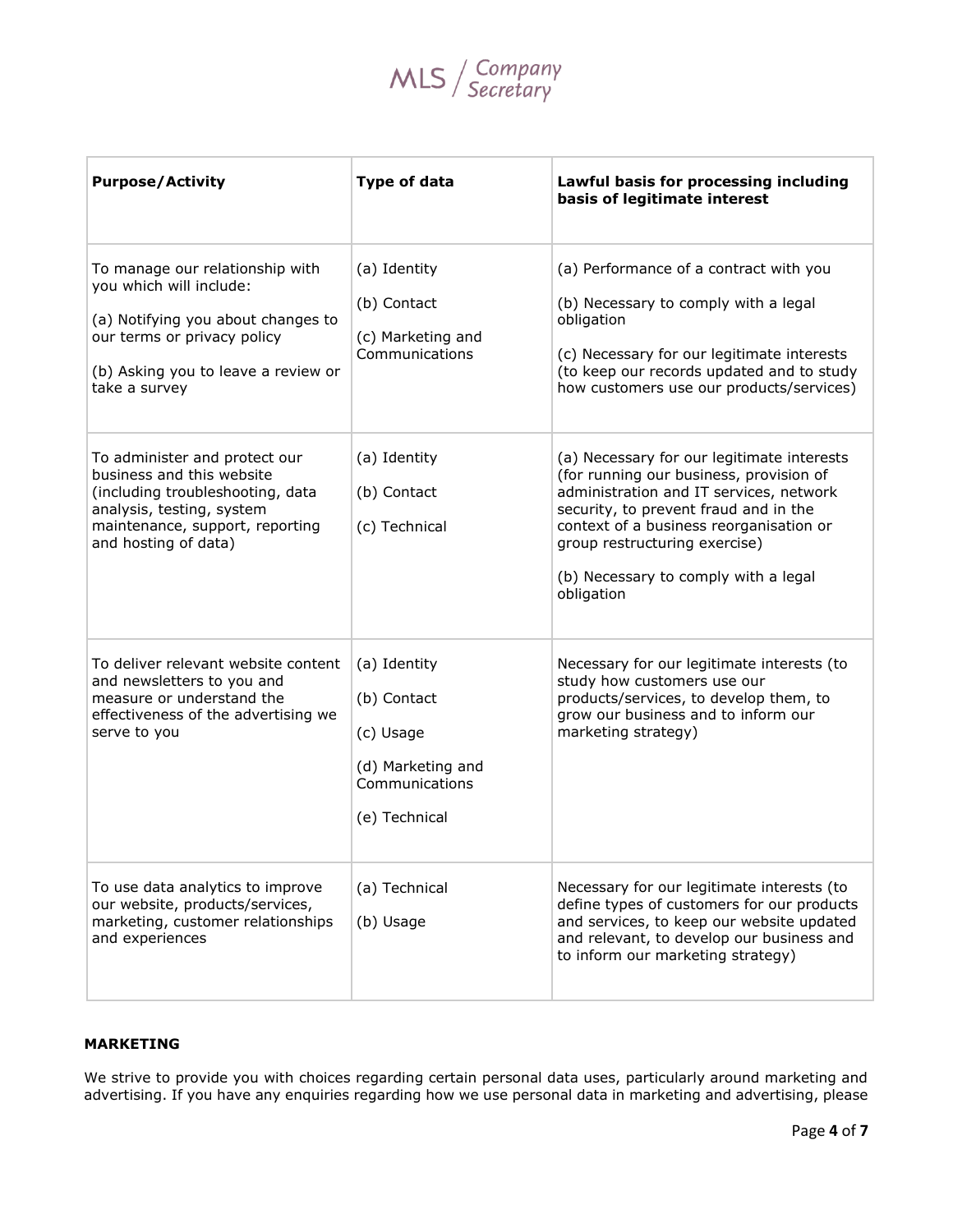$MLS /$  Company

do not hesitate to **[\[Contact us\]](#page-0-0).**

### **COOKIES**

You can set your browser to refuse all or some browser cookies, or to alert you when websites set or access cookies. For the moment, we don't use cookies.

### **CHANGE OF PURPOSE**

We will only use your personal data for the purposes for which we collected it, unless we reasonably consider that we need to use it for another reason and that reason is compatible with the original purpose. If you wish to get an explanation as to how the processing for the new purpose is compatible with the original purpose, please **[\[Contact us\]](#page-0-0)**.

If we need to use your personal data for an unrelated purpose, we will notify you and we will explain the legal basis which allows us to do so.

Please note that we may process your personal data without your knowledge or consent, in compliance with the above rules, where this is required or permitted by law.

## **5 DATA SECUR ITY**

We have put in place appropriate security measures to prevent your personal data from being accidentally lost, used or accessed in an unauthorised way, altered or disclosed. In addition, we limit access to your personal data to those employees, agents, contractors and other third parties who have a business need to know. They will only process your personal data on our instructions and they are subject to a duty of confidentiality.

We have put in place procedures to deal with any suspected personal data breach and will notify you and any applicable regulator of a breach where we are legally required to do so.

### **6 DATA RETENTION**

### **HOW LONG WILL YOU USE MY PERSONAL DATA FOR?**

Subject to the applicable laws, we will only retain your personal data for as long as necessary to fulfil the purposes we collected it for, including for the purposes of satisfying any legal, accounting, or reporting requirements.

To determine the appropriate retention period for personal data, we consider the amount, nature, and sensitivity of the personal data, the potential risk of harm from unauthorised use or disclosure of your personal data, the purposes for which we process your personal data and whether we can achieve those purposes through other means, and the applicable legal requirements.

If you have any questions about the period of data retention, please do not hesitate to **[\[Contact us\]](#page-0-0)**.

In some circumstances you can ask us to delete your data: see **[Request erasure]** below for further information.

In some circumstances we may anonymise your personal data (so that it can no longer be associated with you) for research or statistical purposes in which case we may use this information indefinitely without further policy to you.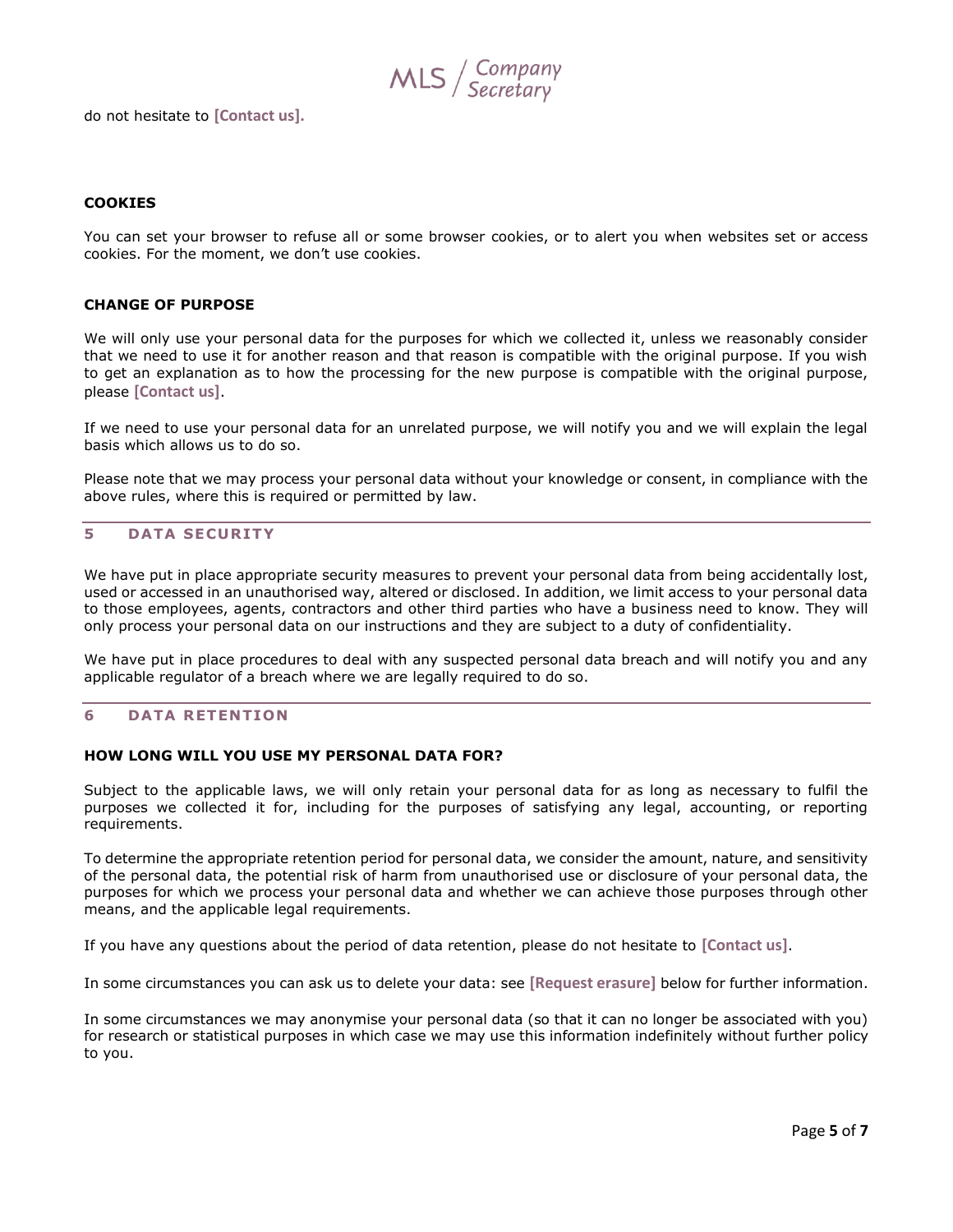## **7 YOUR LEGAL R IGHTS**

Under certain circumstances, you have rights under data protection laws in relation to your personal data. Please click on the links below to find out more about these rights:

- *• [Request access to your personal data].*
- *• [Request correction of your personal data].*
- *• [Request erasure of your personal data].*
- *• [Object to processing of your personal data].*
- *• [Request restriction of processing your personal data].*
- *• [Request transfer of your personal data].*
- *• [Right to withdraw consent].*

If you wish to exercise any of the rights set out above, please **[\[Contact us\]](#page-0-0)***.* 

## **NO FEE USUALLY REQUIRED**

You will not have to pay a fee to access your personal data (or to exercise any of the other rights). However, we may charge a reasonable fee if your request is clearly unfounded, repetitive or excessive. Alternatively, we may refuse to comply with your request in these circumstances.

## **WHAT WE MAY NEED FROM YOU**

We may need to request specific information from you to help us confirm your identity and ensure your right to access your personal data (or to exercise any of your other rights). This is a security measure to ensure that personal data is not disclosed to any person who has no right to receive it. We may also contact you to ask you for further information in relation to your request to speed up our response.

## **TIME LIMIT TO RESPOND**

We try to respond to all legitimate requests within 5 working days. Occasionally it may take us longer than 5 working days if your request is particularly complex or you have made a number of requests. In this case, we will notify you and keep you updated.

## **8 GLOSSAR Y**

## **LAWFUL BASIS**

**Legitimate Interest** means the interest of our business in conducting and managing our business to enable us to give you the best service/product and the best and most secure experience. We make sure we consider and balance any potential impact on you (both positive and negative) and your rights before we process your personal data for our legitimate interests. We do not use your personal data for activities where our interests are overridden by the impact on you (unless we have your consent or are otherwise required or permitted to by law). You can obtain further information about how we assess our legitimate interests against any potential impact on you in respect of specific activities by **[\[Contacting us\]](#page-0-0)**.

**Performance of Contract** means processing your data where it is necessary for the performance of a contract to which you are a party or to take steps at your request before entering into such a contract.

**Comply with a legal or regulatory obligation** means processing your personal data where it is necessary for compliance with a legal or regulatory obligation that we are subject to.

## **YOUR LEGAL RIGHTS**